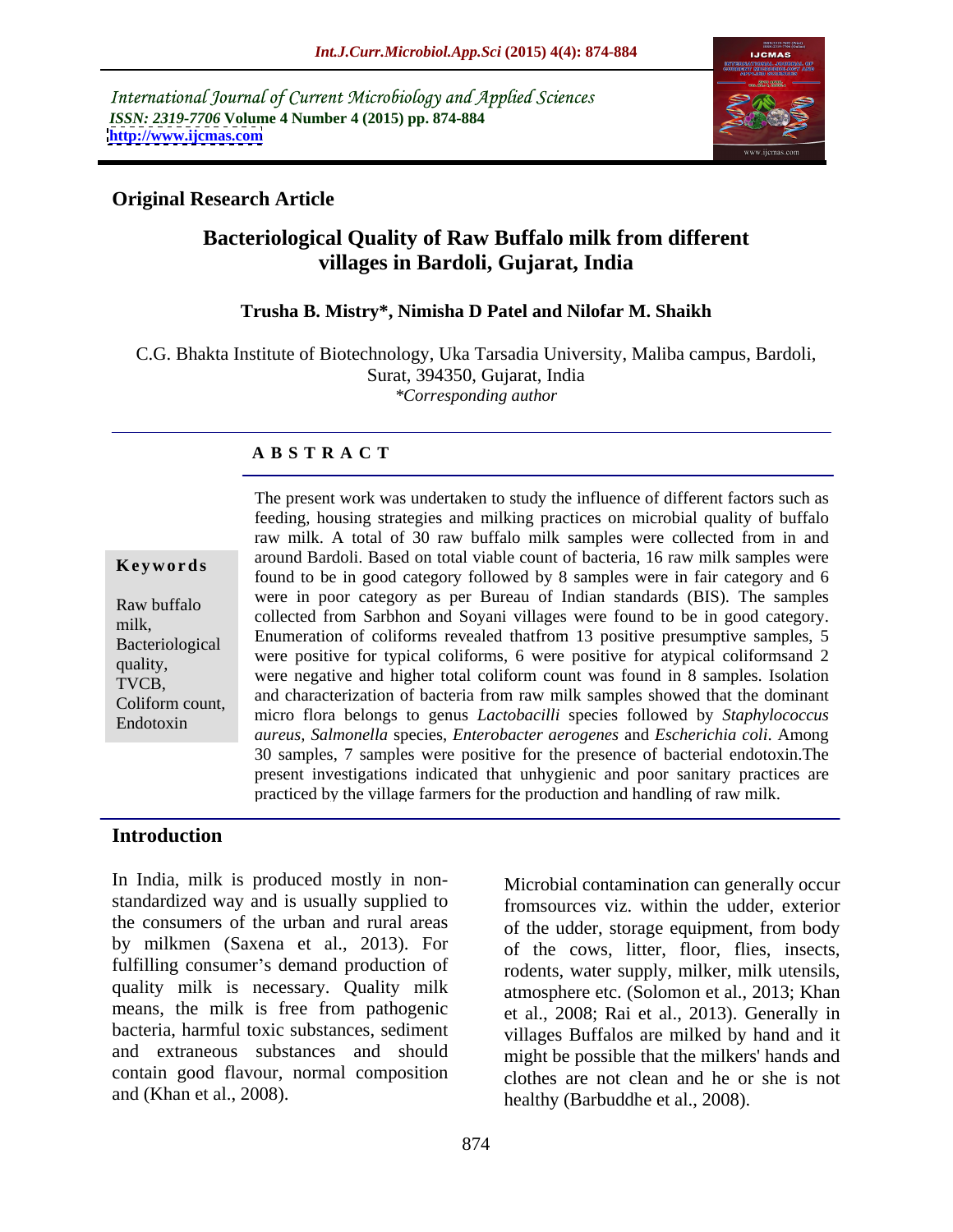It is hypothesized that differences in feeding Therefore the present work was carried out Rinsing water for milking equipment for the presence of a higher number of

Milk being a major constituent of human diet, can serve as a good medium for the **Materials and Methods** growth of many microorganisms especially bacterial pathogens, therefore its quality **Sample Collection** control is considered essential to the health and welfare of a community and the threat The study was conducted from December posed by diseases spread through 2013 to April 2014 to assess the contaminated milk is well known and the bacteriological quality in raw buffalo milk in epidemiological impact of such diseases is Bardoli taluka, Gujarat, India. The populated considerable (Edward et al., 2013). The 5 villages (Ancheli, Rayam, Sarbhon, presence of these pathogenic bacteria in Soyani and Vankaner) of Bardoli taluka milk has emerged as a major public health concern, especially for those individuals 30 raw milk samples were collected from 6 who still drink raw milk (Rai et al., 2013; different cattle barns in each village. The Edward et al., 2013). The microbiological samples were collected in the early morning analysis of the milk provides useful time in a sterilized screw cap tubes. The information that reflects the conditions collected samples were kept in ice box and under which this was obtained, processed transported to the laboratory for further It is typothesized that differences in feeding Theoretic the present work was carried out the matter of the size of the size of the present work was carried out in the size of the basis of the size of the size of the size

the release of endotoxin from the infecting microbes (Perkins et al., 2002).The effects of mastitis on milk yield and milk quality in **Physical examination of raw milk** cows have also been observed for buffalo milk. Mammary gland inflammation affects milk yield and quality and can lead to great All milk samples were tested for pH, economic losses for dairy farmers (Tripaldi specific gravityand organoleptic by visually, et al., 2010). It has been reported thatfood nasally and lingually to determine colour, poisoning in humans are caused by flavour and texture by taking 10 different endotoxins or Lipopolysaccharide (LPS) produced by Gram-negative bacteria (Abdul Rahman et al., 2013).

and housing strategies of cows may to analyse physical examination and assess influence the microbial quality of milk. bacteriological quality of raw buffalo milk washing also involve some of the reasons taluka, Gujarat, India. There are so many micro-organisms including pathogens in raw count and coliform bacteria count in milk, which could lead to the deterioration different countries and regions and though of the milk (Torkaret al., 2008; Oliveira et the study was done in India, the standard al., 2012). that considered for this study is Indian collected from different villages of Bardoli standards regarding the range of total viable standard (Chanda et al., 2008).

### **Materials and Methods**

### **Sample Collection**

and stored (Oliveira et al., 2012). examinations. All the possible precautions In dairy cows, bacterial invasion and growth at the time of collection of samples and in the udder is most often the cause of during transportation and storage. Samples mammary inflammation which arise from were stored in refrigerator at 4<sup>o</sup>C before have been selected for this study. A total of were taken to avoid external contamination being analysed.

### **Physical examination of raw milk Samples**

individuals and mean values were taken**.**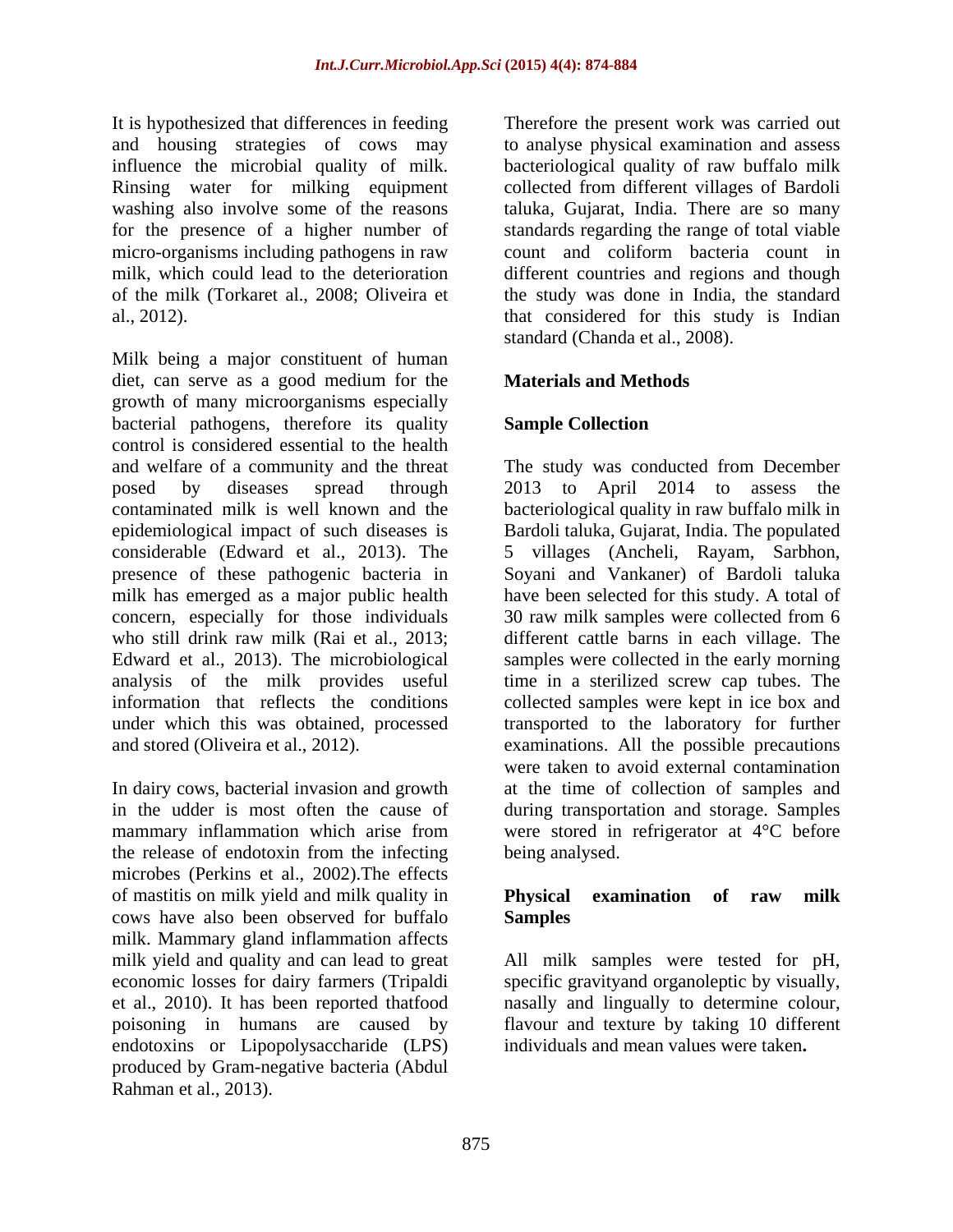### **Total viable count of bacteria from raw buffalo milk** negative colonies.

Thirty raw milk samples were serially diluted up to  $10^{-7}$  using normal saline. After that 0.1ml of each dilution was inoculated in to SCDA (Soyabean casein and the was unusieried to bituid order the direct control of the direct to bituit order that the direct control of the direct control of the direct control of the Broth (BGLB) and digest agar) using sterile pipette and spreaded by using a sterile glass spreader for each sample. The plates were then incubated at 37ºC for 24-48 hrs. After incubation, for accuracy of results, the plates which contain colonies between 30-300 were counted. Final Colony Forming Units/ml (CFUs/ml) were calculated by multiplying the average number of colonies per countable plate by the reciprocal of the dilution and the reciprocal of the volume plated.

To detect coliforms, a three stage procedure To the enumeration of coliforms

- lactose bile broth (MLBB) double strength tubes with 10 ml sample, 1 MLBB single strength tube with 1.0 ml sample, 1 MLBB single strength tube presence or absence of acid and gas was recorded at each examination. Probability 1996).
- 2. Confirmed test: A loopful of suspension from positive tube was streaked on **from raw milk sample** (Eosin Methylene Blue (EMB) agar After incubation results were recorded

and interpreted as typical, atypical and negative colonies.

3. Completed test: Half of the well isolated typical/atypical colony from EMB agar plate was transferred to Brilliant Green Lactose Bile Broth  $(BGLB)$ remaining half of the same colony was streaked over the surface of nutrient agar slant. Slant and broth were incubated at 37ºC for 24hrs. After incubation lactose broth was checked for the presence of acid and gas and Gram staining of the growth from the agar slant. Results were recorded and interpreted.

#### **Test for coliforms Enumeration of coliforms from raw milk samples**

was carried out in systematic order MacConkey's lactose bile broth (MLBB) according to the results of each was used. Briefly, one tube consisting of step(Cappuccino et al., 2013; Cara et al., MLBB 50 ml (2X) with 50 ml raw milk, 2002). followed by 5 tubes of MLBB 10ml (2X) 1. Presumptive test: Raw milk samples (X) with 1ml of sample , and 5 tubes of were inoculated as [5 Mac Conkey's MLBB 5ml (X) with 0.1ml of each sample with 0.1 ml sample] along with control were reincubated for another 24hrs. After tube. All the tubes were incubated at incubationperiod by taking combination of 37ºC for 24-48 hours. After 48 hours positive tube in each set, the results were For the enumeration of coliforms with 10ml of sample, 5 tubes of MLBB 5ml respectively along with one control tube. All the tubes were incubated at 37ºC for 24 hrs. After incubation period the tubes were examined for acid and gas. If the tube showed no acid and gas then all the tubes interpreted by using McCrady's Most Probable Number (MPN) table. (Jamie et al., 1996).

### **Isolation and characterization of bacteria from raw milk sample**

plate and incubated at 37ºC for 24 hrs. The isolation of bacteria from the raw milk samples were carried out using selective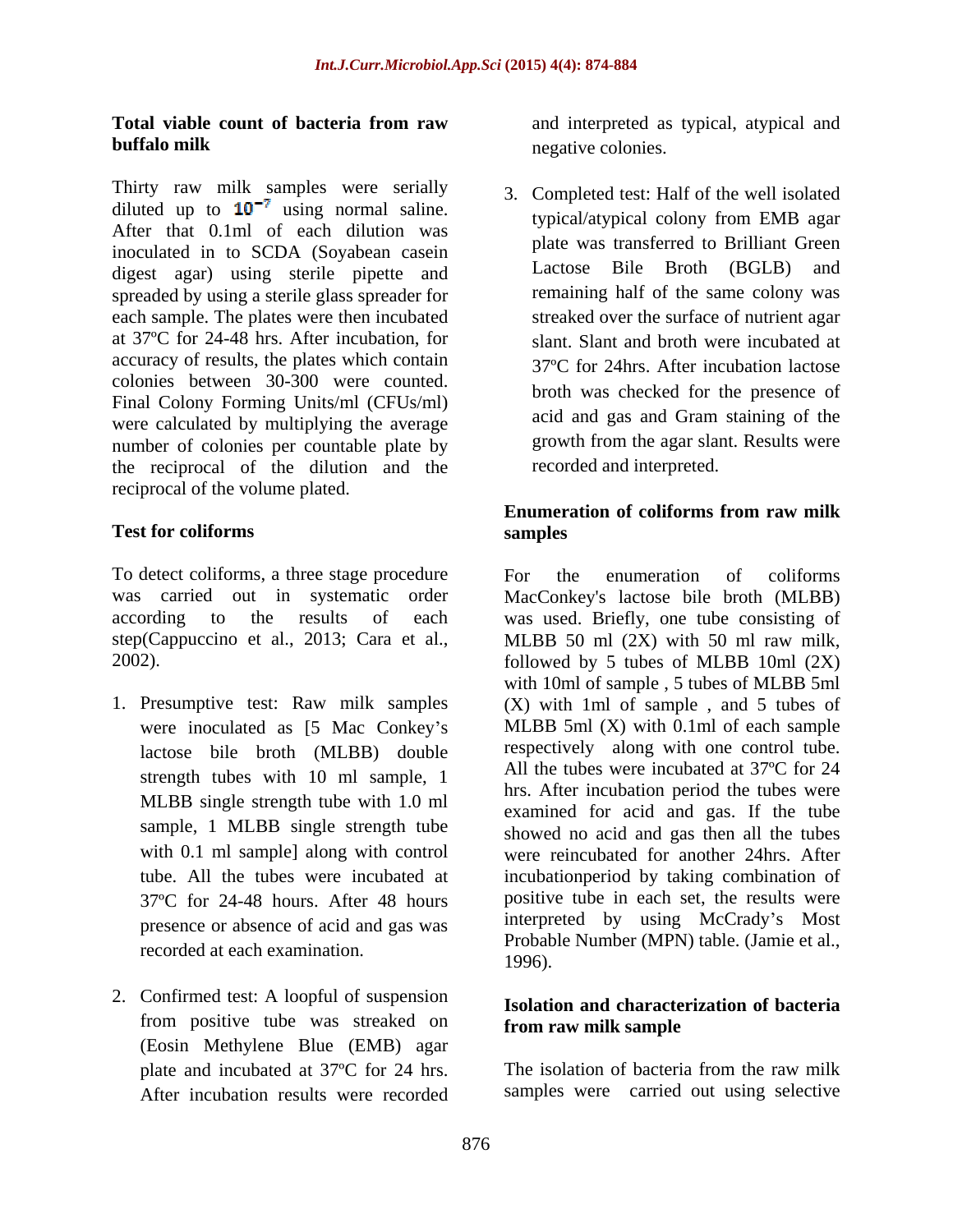media such as Eosin Methylene Blue agar farmers. The results of this experiment is (*Escherichia coli*), Mannitol Salt Agar correlated with the findings of Khan et al., (*Staphylococcus aureus*), *Salmonella*  (2008). The researchers reported that the *Shigella* agar (*Salmonella*spp), Tomato juice agar (aerobic lactobacilli) and deMan, to 13,40,500 per ml of milk depending on Rogosa and Sharpe agar (anaerobic milking techniques, housing environment, lactobacilli) along with controls. The plates and cleanliness that was maintained during were incubated at ambient temperature for milking. 24-72 hrs. After incubation period the obtained bacterial colonies were examined The coliform test for the 30 raw milk macroscopically for colonial characteristics and microscopically by Gram's staining. for presumptive test (Table 3). From 13 Acid fast staining were performed for positive presumptive samples, 5 were microscopic observation of positive for typical colonies (small nucleated *Mycobacteriumspeices.* with or without greenish metallic sheen), 6

the presence of endotoxin by using Limulus amoebocyte Lysate Gel clot assay along

The data of physical examination of samples, 16 were lying in Good category, 8 were found in fair category and 6 were

The mean bacterial count for good, fair andpoor milk samples were found to be 8.9×10<sup>5</sup>, 39.2×10<sup>5</sup>, and 52.6×10<sup>5</sup>CFU/ml counts ranged from 8, 90,000 to 52, 60,000. of Lactobacillus species followed and sanitary practice of milking followed by

total bacterial counts ranged from 8, 33, 333 milking.

**Detection of endotoxin in raw milk** opaque, pink, non-nucleated and mucoid The raw milk samples were also tested for were positive for negative colonies (all other samples showed,13 samples were positive were positive for atypical colonies (large, which tend to merge with each other) and 2 types of colonies developing on the plate).

with positive and negative control (Mulayet Typical coliforms are commensal of the al., 2011; USP, 2011). All the tubes were intestine and derived almost exclusively incubated at 37ºC for 60 minutes and results from this habitat and atypical coliforms are were observed. also commensal of intestine but beside that **Results and Discussion can be present in milk which is not fecaly** collected milk samples has been shown in should be less than 100 cell/ml according to Table 1which includes pH, Specific gravity BIS standard (Baskaran et al., 2002; & Mean values of organoleptic test. As per Barbuddhe et al., 2008). Higher total BIS standard(Barbuddheet al., 2008), the coliform count was found in 8 samples.So total bacterial count indicated that out of 30 according to (Saxena et al., 2013)higher found in poorcategory. milking practices, and improperly washed they grow in soil and on vegetation, so they contaminated**(**Cara et al., 2002).The acceptable limits of Coliform counts in milk count of coliforms may be due to Poor hygiene, contaminated water, unsanitary and maintained equipment can lead to higher coliform counts in raw milk.

,  $39.2 \times 10^5$ , and  $52.6 \times 10^5$ CFU/ml Bacterial isolation and characterization of respectively (Table 2). The total bacterial raw milk samples showed high prevalence The variation in Total viable count of *Staphylococcusaureus* and presence of bacteria of the milk is indicative of hygienic *Salmonella* species in few samples (Table of *Lactobacillus* species followed 5).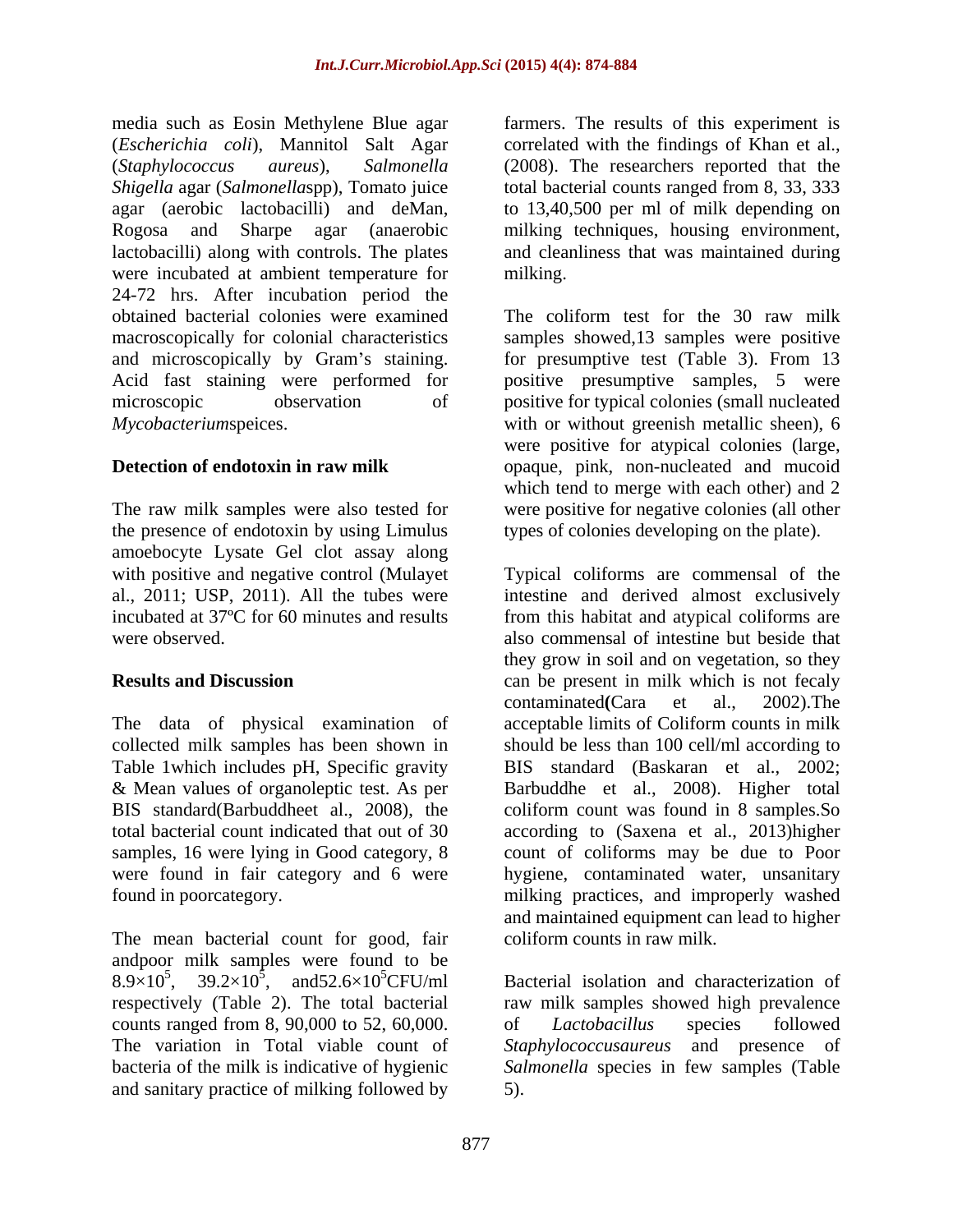| Village  | Sample                    | Colour       | pH  | Flavour     | Texture | Specific |
|----------|---------------------------|--------------|-----|-------------|---------|----------|
| name     | name                      |              |     |             |         | Gravity  |
|          | $R_1$                     | Creamy white | 6.6 | Sweet aroma | Creamy  | 1.028    |
|          | $R_2$                     | White        | 6.5 | Normal      | Creamy  | 1.029    |
| Ancheli  | $R_3$                     | Opaque White | 6.7 | Normal      | Creamy  | 1.028    |
|          | $R_4$                     | White        | 6.5 | Flat        | Normal  | 1.031    |
|          | $\mathbf{R}_{\mathbf{S}}$ | White        | 6.6 | Normal      | Creamy  | 1.032    |
|          | $R_6$                     | White        | 6.6 | Normal      | Creamy  | 1.030    |
|          | $R_7$                     | Creamy White | 6.7 | Sweet aroma | Creamy  | 1.033    |
|          | $R_8$                     | White        | 6.7 | Normal      | Thin    | 1.029    |
| Rayam    | $R_9$                     | Off White    | 6.5 | Flat        | Creamy  | 1.031    |
|          | $R_{10}$                  | White        | 6.6 | Normal      | Creamy  | 1.031    |
|          | $R_{11}$                  | Creamy White | 6.5 | Normal      | Creamy  | 1.032    |
|          | $R_{12}$                  | Off White    | 6.7 | Normal      | Normal  | 1.030    |
|          | $R_{13}$                  | White        | 6.6 | Normal      | Creamy  | 1.030    |
|          | $R_{14}$                  | White        | 6.5 | Sweet aroma | Watery  | 1.028    |
| Sarbhon  | $R_{15}$                  | White        | 6.5 | Normal      | Creamy  | 1.030    |
|          | $R_{16}$                  | White        | 6.5 | Normal      | Creamy  | 1.029    |
|          | $R_{17}$                  | White        | 6.6 | Normal      | Creamy  | 1.032    |
|          | $R_{18}$                  | White        | 6.6 | Normal      | Creamy  | 1.030    |
|          | $R_{19}$                  | Off White    | 6.7 | Normal      | Thin    | 1.031    |
|          | $R_{20}$                  | White        | 6.6 | Normal      | Creamy  | 1.029    |
| Soyani   | $R_{21}$                  | White        | 6.6 | Normal      | Creamy  | 1.033    |
|          | $R_{22}$                  | White        | 6.7 | Normal      | Normal  | 1.031    |
|          | $R_{23}$                  | Creamy White | 6.5 | Normal      | Creamy  | 1.032    |
|          | $R_{24}$                  | White        | 6.7 | Normal      | Creamy  | 1.029    |
|          | $R_{25}$                  | White        | 6.5 | Sweet aroma | Creamy  | 1.029    |
|          | $R_{26}$                  | White        | 6.5 | Normal      | Creamy  | 1.033    |
| Vankaner | $R_{27}$                  | Creamy White | 6.5 | Normal      | Creamy  | 1.028    |
|          | $R_{28}$                  | White        | 6.7 | Normal      | Watery  | 1.030    |
|          |                           | Opaque White | 6.6 | Flat        | Creamy  | 1.032    |
|          | $R_{30}$                  | White        | 6.5 | Normal      | Creamy  | 1.028    |

# **Table.1** Physical examination of raw milk samples

**Table.2** Total viable count of bacteria from raw buffalo milk

| <b>Total</b>   | No. of  | <b>Samples</b>                                                             | <b>Mean Bacterial</b>         | <b>Quality grade of Milk</b> |
|----------------|---------|----------------------------------------------------------------------------|-------------------------------|------------------------------|
| <b>Samples</b> | samples |                                                                            | Count (CFU/ml)                |                              |
|                |         | $R_3$ , $R_5$ , $R_6$ , $R_9$ , $R_{10}$ , $R_{14}$ , $R_{15}$ - $R_{17}$  | $8.9\times10^{5}$             | Good                         |
|                |         | $R_{19}$ - $R_{21}$ , $R_{23}$ , $R_{24}$ , $R_{26}$ , $R_{30}$            |                               |                              |
|                |         | $R_4$ , $R_7$ , $R_8$ , $R_{12}$ , $R_{13}$ , $R_{22}$ , $R_{27}$ $R_{28}$ | $39.2\times10^{5}$            | rair                         |
|                |         | $R_1, R_2, R_{11}, R_{18}, R_{25}, R_{29}$                                 | 52.6 $\times$ 10 <sup>5</sup> | Poor                         |

CFU= Colony forming unit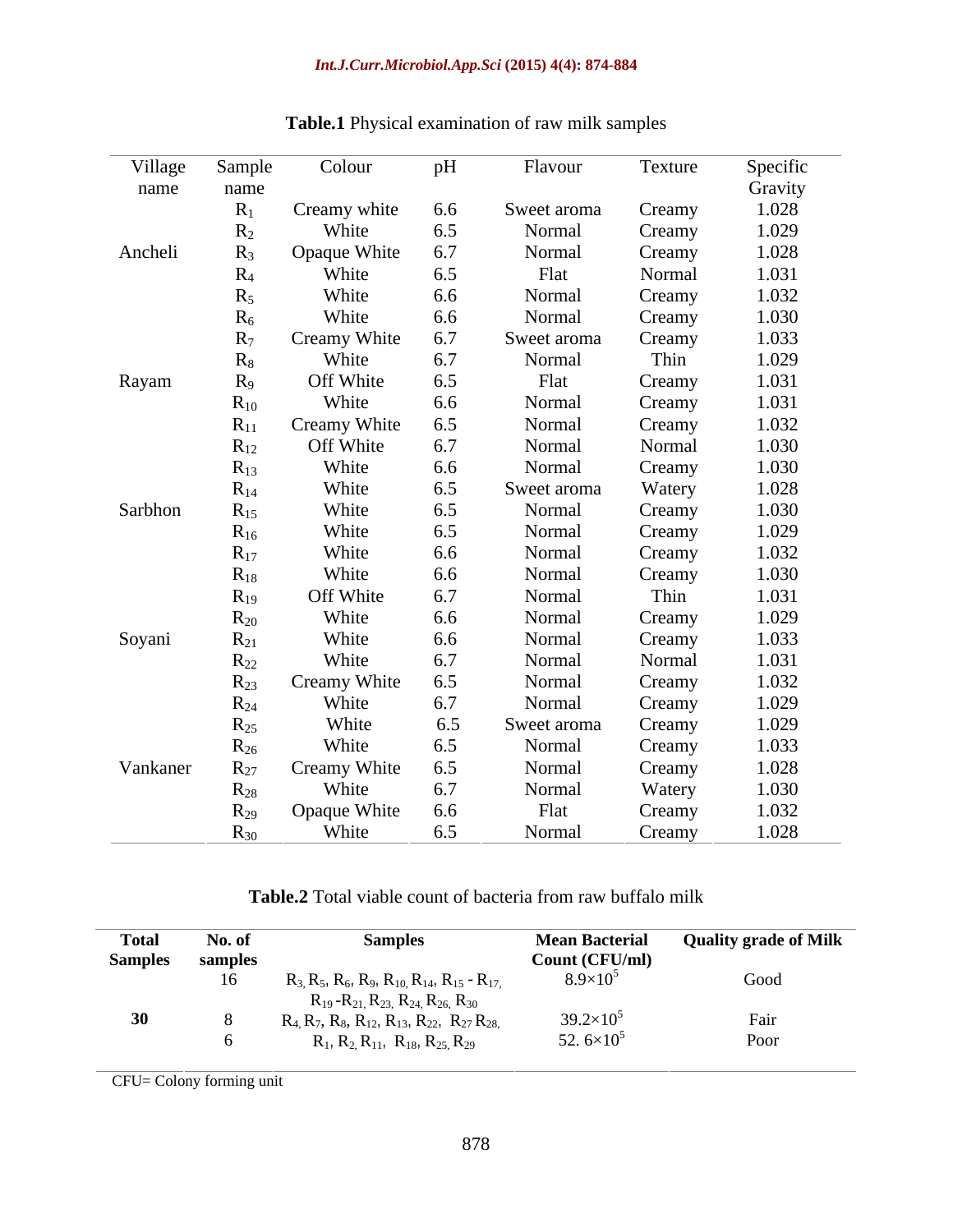| Village name    | <b>Sample</b>     |                   | <b>Test for Coliform</b> |                       | $\overline{\phantom{a}}$ |
|-----------------|-------------------|-------------------|--------------------------|-----------------------|--------------------------|
|                 |                   | Presumptive       |                          | <b>Confirmed Test</b> |                          |
|                 |                   | <b>Test</b>       | <b>Typical</b>           |                       | <b>Atypical Negative</b> |
| Ancheli         | $R_1$             | $+$               | $+$                      | $\sim$                | $\sim$ $-$               |
|                 | $R_2$             |                   | $+$                      | $\sim$                | $\sim$ $-$               |
|                 |                   | $\sim$ $-$        | NA                       | NA                    | NA                       |
|                 |                   | $+$               | $\sim$                   | $+$                   | $\sim$ $-$               |
|                 |                   | $\sim$ 100 $\sim$ | NA                       | NA                    | NA                       |
|                 |                   | $\sim$ 100 $\sim$ | NA                       | NA                    | NA                       |
| Rayam           |                   |                   | $\sim$ 100 $\sim$        | $+$                   | $\sim$ $-$               |
|                 | $R_8$             | $\sim$ $-$        | NA                       | NA                    | NA                       |
|                 |                   | $\sim$ $-$        | NA                       | NA                    | NA                       |
|                 | $\mathbf{R}_{10}$ | $\sim$ $-$        | NA                       | NA                    | $\rm NA$                 |
|                 | $\mathbf{R}_{11}$ |                   | $+$                      | $\sim$                | $\sim$ $-$               |
|                 | $R_{12}$          | $+$               | $\sim$                   |                       | $\sim$                   |
| <b>Sarbhon</b>  | $R_{13}$          |                   | $\sim$                   | $\sim$                |                          |
|                 | $R_{14}$          | $\sim$ $-$        | NA                       | NA                    | NA                       |
|                 | $K_{15}$          | $\sim$ $-$        | NA                       | NA                    | NA                       |
|                 | $\mathbf{R}_{16}$ | $\sim$ 100 $\sim$ | NA                       | NA                    | $\rm NA$                 |
|                 | $R_{17}$          | $\sim$ $-$        | NA                       | NA                    | $\rm NA$                 |
|                 | $R_{18}$          |                   | $+$                      | $\sim$                | $\sim 100$               |
| Soyani          | $R_{19}$          | $\sim$            | NA                       | NA                    | NA                       |
|                 | $R_{20}$          | $\sim$ $-$        | NA                       | NA                    | NA                       |
|                 | $\mathbf{K}_{21}$ | $\sim$ $-$        | NA                       | NA                    | NA                       |
|                 | $\mathbf{K}_{22}$ | $+$               | $\sim 100$               | $+$                   | $\sim$ 100 $\sim$        |
|                 | $R_{23}$          | $\sim$ $-$        | NA                       | NA                    | NA                       |
|                 | $R_{24}$          | $\sim$ 100 $\sim$ | NA                       | NA                    | NA                       |
| <b>Vankaner</b> | $R_{25}$          |                   | $+$                      | $\sim$                | $\sim$ $-$               |
|                 | $R_{26}$          | $\sim$ $-$        | NA                       | NA                    | $\rm NA$                 |
|                 |                   |                   | $\sim$                   |                       |                          |
|                 | $\mathbf{N}$ 28   |                   | $\sim$                   |                       |                          |
|                 | $R_{29}$          |                   |                          |                       |                          |
|                 |                   | $\sim$ $-$        | NA                       | NA                    | <b>NA</b>                |

## **Table.3** Test for coliforms

 $+$  = Positive, - = Negative, NA= Not Applicable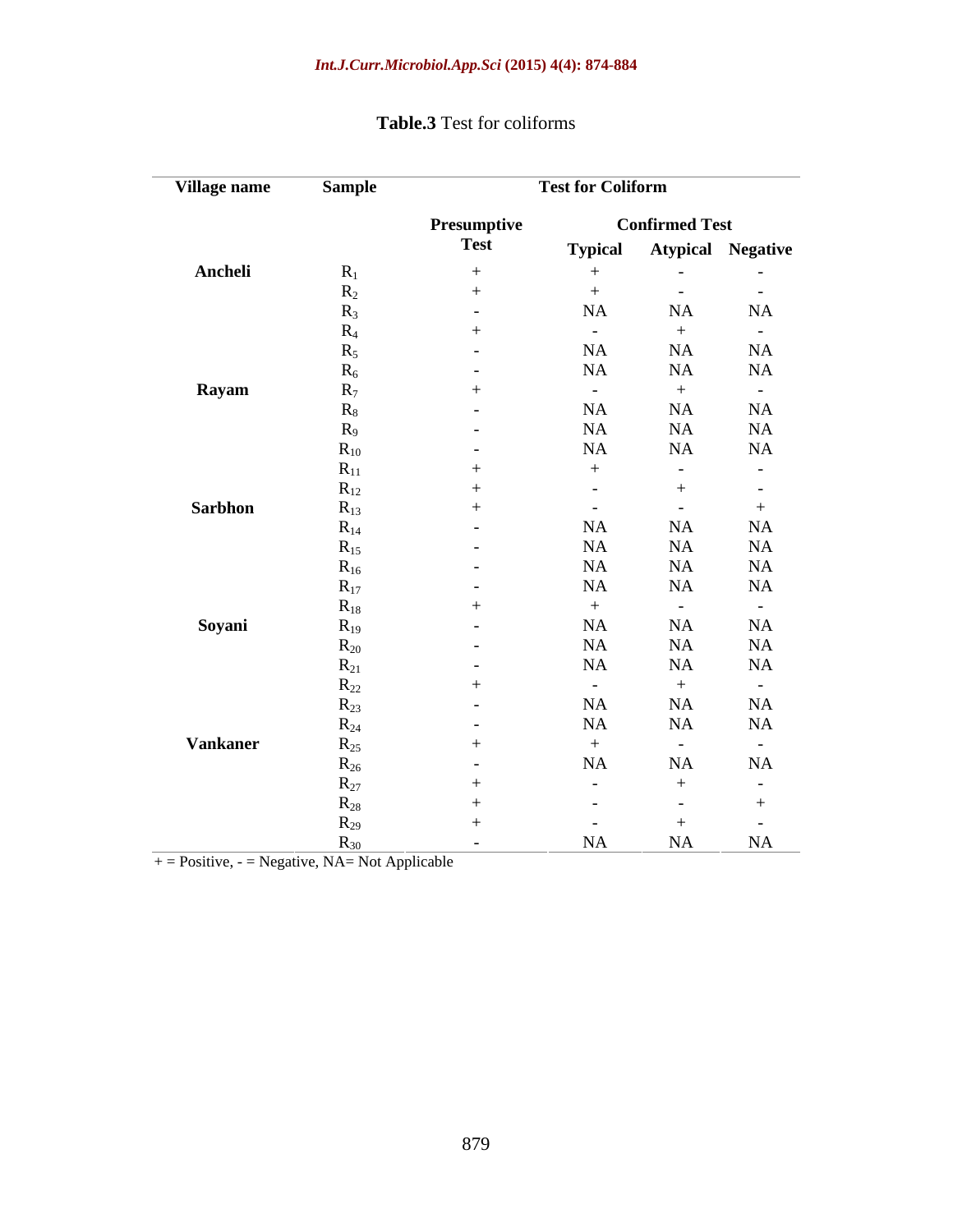| Location | Sample    | Combination  | MPN index per             |                       | 95% Confidence |
|----------|-----------|--------------|---------------------------|-----------------------|----------------|
| (Bardoli |           | of Positives | 100ml                     |                       | limit          |
| taluka)  |           |              |                           | <b>Upper</b>          | Lower          |
|          | $R_1$     | $1 - 1 - 1$  | 6                         | 2.0                   | 18             |
|          | $R_2$     | $2 - 0 - 0$  | $\overline{4}$            | $1.0\,$               | 17             |
| Ancheli  | $R_3$     | $1 - 1 - 0$  | $\overline{4}$            | $1.0\,$               | 15             |
|          | $R_4$     | $2 - 3 - 0$  | 12                        | 5.0                   | 29             |
|          | $R_5$     | $1 - 1 - 0$  | $\overline{4}$            | $1.0\,$               | 15             |
|          | $R_6$     | $0 - 1 - 0$  | 2                         | 1.0                   | 10             |
|          | $\rm R_7$ | $3-2-1$      | 17                        | 7.0                   | 40             |
|          | $R_8$     | $0 - 0 - 1$  | 2.0                       | $1.0\,$               | 10             |
| Rayam    | $R_9$     | $2 - 0 - 0$  | 4.0                       | $1.0\,$               | 17             |
|          | $R_{10}$  | $0 - 0 - 0$  | $\langle 2 \rangle$       | $\sim$ $-$            | $\overline{a}$ |
|          | $R_{11}$  | $4 - 1 - 2$  | 26                        | 12.0                  | 63             |
|          | $R_{12}$  | $1 - 2 - 0$  | 6                         | 2.0                   | 18             |
|          | $R_{13}$  | $2 - 0 - 1$  | $\overline{ }$            | 2.0                   | 20             |
|          | $R_{14}$  | $2 - 0 - 0$  | $\overline{4}$            | $1.0\,$               | 17             |
| Sarbhon  | $R_{15}$  | $1 - 0 - 0$  | 2                         | $1.0\,$               | 11             |
|          | $R_{16}$  | $1 - 0 - 1$  | 4.0                       | $1.0\,$               | 15             |
|          | $R_{17}$  | $0 - 0 - 0$  | $\langle 2 \rangle$       | $\sim$ $ \sim$        | $\sim$         |
|          | $R_{18}$  | $4-1-1$      | 21                        | 9.0                   | 55             |
|          | $R_{19}$  | $1 - 1 - 0$  | $\overline{4}$            | $1.0\,$               | 15             |
|          |           | $2 - 0 - 0$  | $\overline{4}$            | $1.0\,$               | 17             |
|          | $R_{20}$  | $0 - 0 - 0$  |                           |                       |                |
|          | $R_{21}$  | $2 - 3 - 0$  | $\langle 2 \rangle$<br>12 | $\sim$ $ \sim$<br>5.0 | $\sim$<br>29   |
| Soyani   | $R_{22}$  | $1 - 0 - 0$  | 2.0                       | 1.0                   | 11             |
|          | $R_{23}$  |              |                           |                       |                |
|          | $R_{24}$  | $1 - 1 - 0$  | 4.0                       | $1.0\,$               | 15             |
|          | $R_{25}$  | $5 - 1 - 1$  | 50                        | $20\,$                | 150            |
|          | $R_{26}$  | $0 - 1 - 0$  | 2.0                       | $1.0\,$               | 10             |
| Vankaner | $R_{27}$  | $4 - 1 - 1$  | 21                        | 9.0                   | 55             |
|          | $R_{28}$  | $3-0-1$      | 11                        | 4.0                   | 29             |
|          | $R_{29}$  | $1 - 2 - 0$  | 6                         | 2.0                   | 18             |
|          | $R_{30}$  | $2 - 0 - 0$  |                           | 1.0                   | 17             |

## **Table.4** Enumeration of coliforms

 $\overline{MPN}$  = Most Probable Number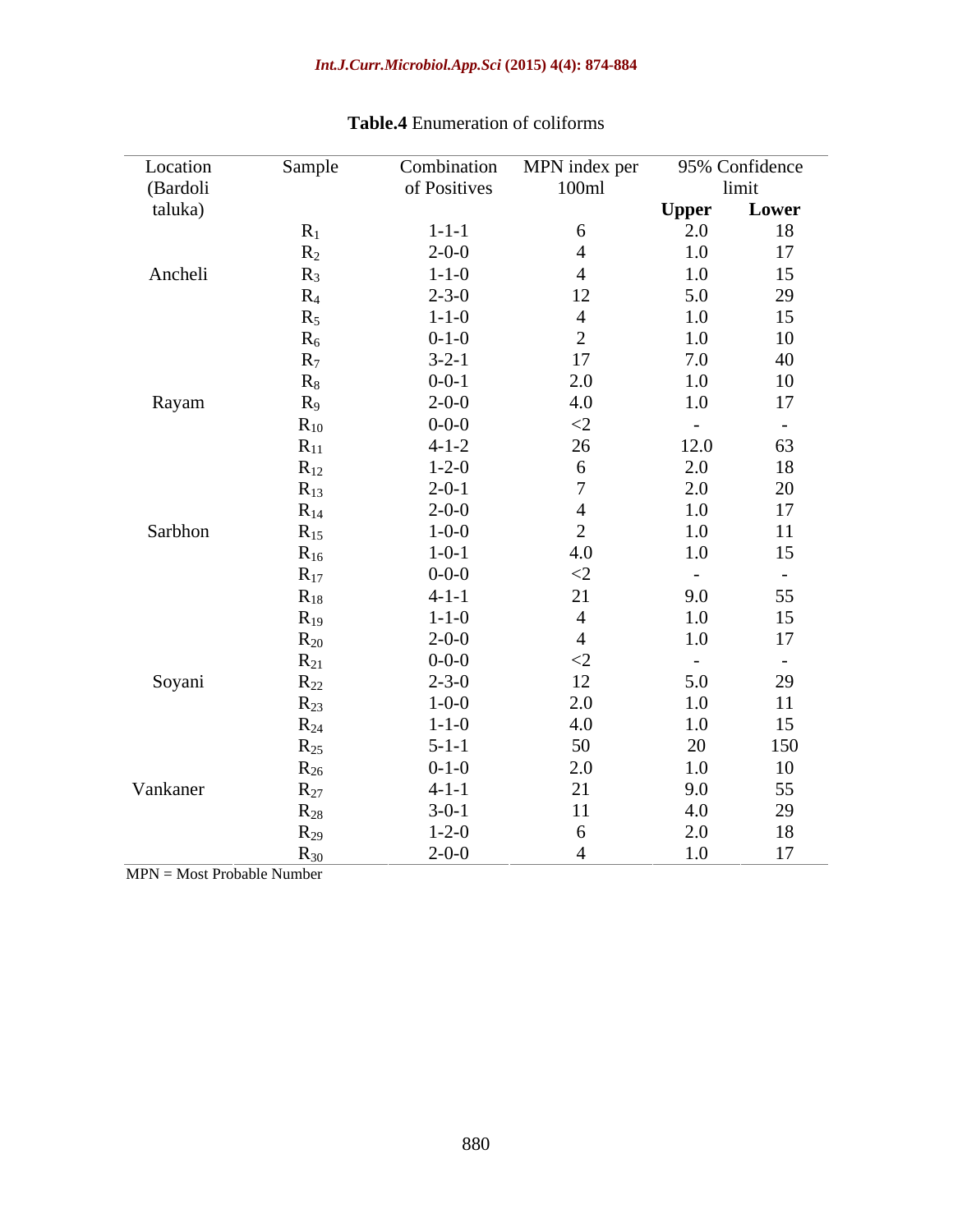#### *Int.J.Curr.Microbiol.App.Sci* **(2015) 4(4): 874-884**

| Village  | sample          |                              | Name of Organism |     |                                                             |
|----------|-----------------|------------------------------|------------------|-----|-------------------------------------------------------------|
| name     |                 |                              |                  |     | E. coli Enterobacte Salmonell S. Lactobacilli Mycobacterium |
|          |                 | r aerogenes a species aureus |                  |     | species                                                     |
|          |                 |                              |                  |     |                                                             |
|          | $R_1$           | $\overline{\phantom{a}}$     |                  |     | $\sim$                                                      |
|          | $R_2$           |                              |                  |     |                                                             |
| Ancheli  | K               |                              |                  |     |                                                             |
|          | K⊿              |                              |                  |     |                                                             |
|          |                 |                              |                  |     |                                                             |
|          |                 |                              |                  |     |                                                             |
|          |                 |                              |                  |     |                                                             |
|          | K۶              |                              |                  |     |                                                             |
| Rayam    | $R_9$           |                              |                  |     |                                                             |
|          | $R_{10}$        |                              |                  |     |                                                             |
|          | $R_{11}$        |                              |                  |     |                                                             |
|          | $R_{12}$        |                              |                  |     |                                                             |
|          | $R_{13}$        |                              |                  |     |                                                             |
|          | $R_{14}$        |                              |                  |     |                                                             |
| Sarbhon  | $R_{15}$        |                              |                  |     |                                                             |
|          | $R_{16}$        |                              |                  |     |                                                             |
|          | $R_{17}$        |                              |                  |     |                                                             |
|          | $R_{18}$        |                              |                  |     |                                                             |
|          | $R_{19}$        |                              |                  |     |                                                             |
|          | $R_{20}$        |                              |                  |     |                                                             |
| Soyani   |                 |                              |                  |     |                                                             |
|          | $R_{21}$        |                              |                  |     |                                                             |
|          | $R_{22}$        |                              |                  |     |                                                             |
|          | $R_{23}$        |                              |                  |     |                                                             |
|          | $R_{24}$        |                              |                  |     |                                                             |
|          | $R_{25}$        |                              |                  |     |                                                             |
|          | $R_{26}$        |                              |                  |     |                                                             |
| Vankaner | $R_{27}$        |                              |                  |     |                                                             |
|          | $R_{28}$        |                              |                  |     |                                                             |
|          | $\mathbf{K}$ 29 |                              |                  |     |                                                             |
|          | $R_{30}$        |                              | $\sim$           | - + | $\sim$ $\sim$                                               |

# **Table.5** Isolation and Characterization of Bacteria from raw milk sample

 $+$  = Positive, - = Negative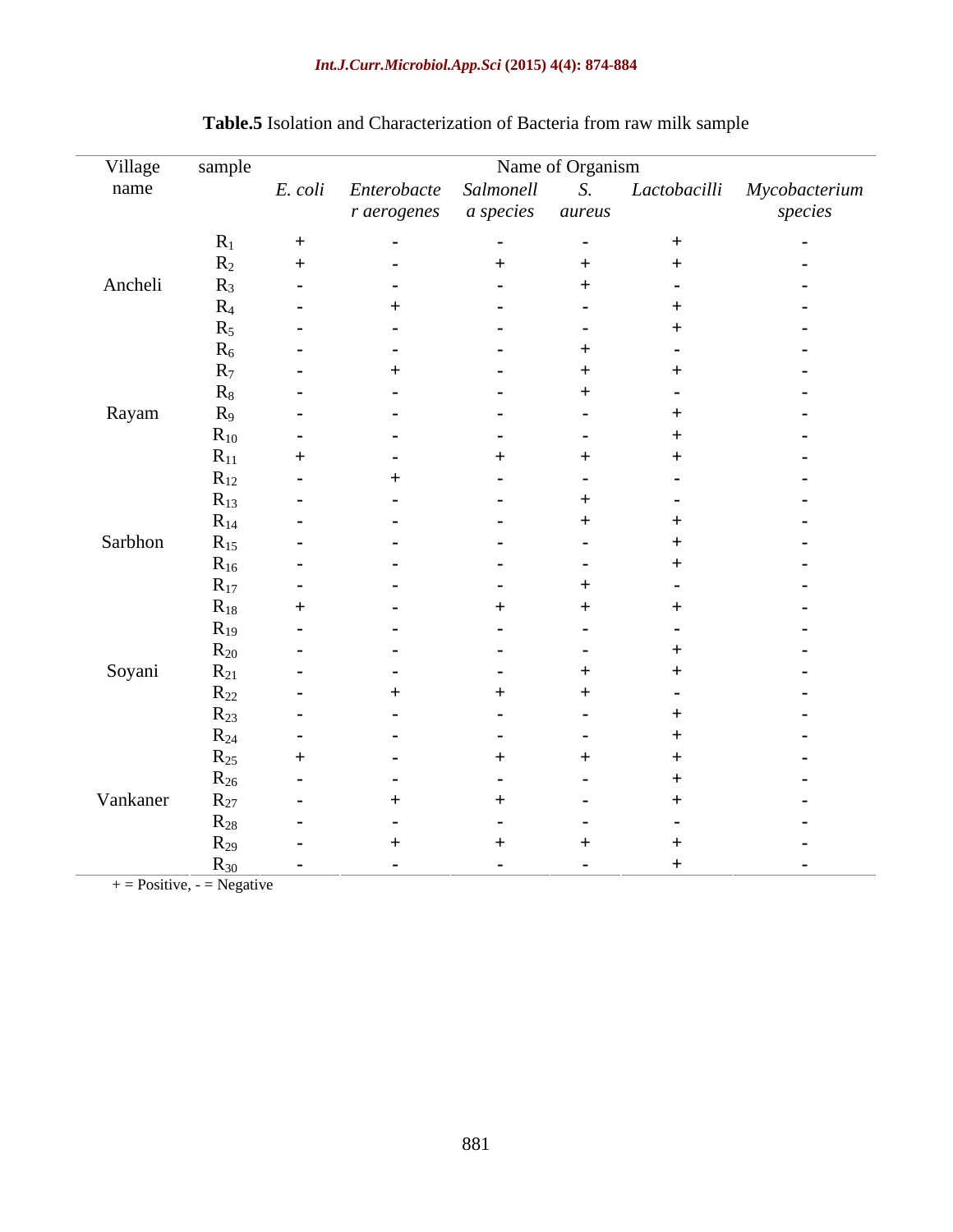#### *Int.J.Curr.Microbiol.App.Sci* **(2015) 4(4): 874-884**

| Village name | Sample   |             | Results | $\overline{\phantom{a}}$ |
|--------------|----------|-------------|---------|--------------------------|
|              |          | NWC PPC     |         | Test                     |
|              | $R_1$    | $+$         | $+$     | $\sim$ $ \sim$           |
| Ancheli      | $R_2$    | $\pm$       | $^{+}$  | $\sim$ $ \sim$           |
|              | $R_3$    | $\pm$       |         |                          |
|              | $R_4$    | $+$         |         |                          |
|              | $R_5$    | $^{+}$      |         |                          |
|              | $R_6$    | $^{+}$      |         | $\sim$                   |
|              | $R_7$    | $+$         |         | $\sim$                   |
| Rayam        | $R_8$    | $\mathbf +$ |         | $\sim$                   |
|              | $R_9$    | $^+$        |         | $\sim$                   |
|              | $R_{10}$ | $+$         |         |                          |
|              | $R_{11}$ | $^+$        |         |                          |
|              | $R_{12}$ | $\pm$       |         | $\sim$ 100 $\pm$         |
| Sarbhon      | $R_{13}$ | $^+$        |         | $\sim$                   |
|              | $R_{14}$ | $^+$        |         | $\sim$                   |
|              | $R_{15}$ | $^+$        |         | $\sim$                   |
|              | $R_{16}$ | $^{+}$      |         | $\sim$                   |
|              | $R_{17}$ | $^{+}$      |         | $\sim$ 100 $\pm$         |
|              | $R_{18}$ | $^+$        |         | $\sim$ 100 $\pm$         |
| Soyani       | $R_{19}$ |             |         |                          |
|              | $R_{20}$ | $^+$        |         |                          |
|              | $R_{21}$ | $^+$        |         |                          |
|              | $R_{22}$ | $^+$        |         |                          |
|              | $R_{23}$ | $^{+}$      |         | $\sim$ 100 $\pm$         |
|              | $R_{24}$ | $^+$        |         | $\sim$                   |
| Vankaner     | $R_{25}$ | -+          |         | $\sim$ 100 $\pm$         |
|              | $R_{26}$ | $^+$        |         | $\sim$                   |
|              | $R_{27}$ | $^+$        |         |                          |
|              | $R_{28}$ | $+$         |         | $\sim$                   |
|              | $R_{29}$ | $^+$        |         |                          |
|              | $R_{30}$ |             | $+$     | $\sim$ $ \sim$           |

**Table.6** Detection of Endotoxin in Raw milk (Gel clot method)(USP, 2011)

 $+$  = Positive,  $-$  = Negative

NWC= Negative Water Control, PPC= Positive Product control

The presence of *S. aureus* and *Salmonella* species indicates that poor handling  $R_{19}$ ,  $R_{22}$ ,  $R_{27}$ , and  $R_{29}$ ) were positive for the practices, sewage contamination or the presence of endotoxin (Table 6). buffalo might be infected with mastitis consumers. However, all the milk samples showed negative for the presence of *Mycobacterium* spp. test has also been used to assess food

problem (Yuen et al., 2012). The presence of gives significance about the presence of these pathogens may pose a threat to metabolites or end products produced by Out of 30 samples, 7 samples  $(R_3, R_5, R_{11}, R_{19}, R_{22}, R_{27}$ , and  $R_{29}$ ) were positive for the presence of endotoxin (Table 6). Determination of endotoxin concentration specific bacteria. It is an indication of endotoxin induced mastitis in buffalo. LAL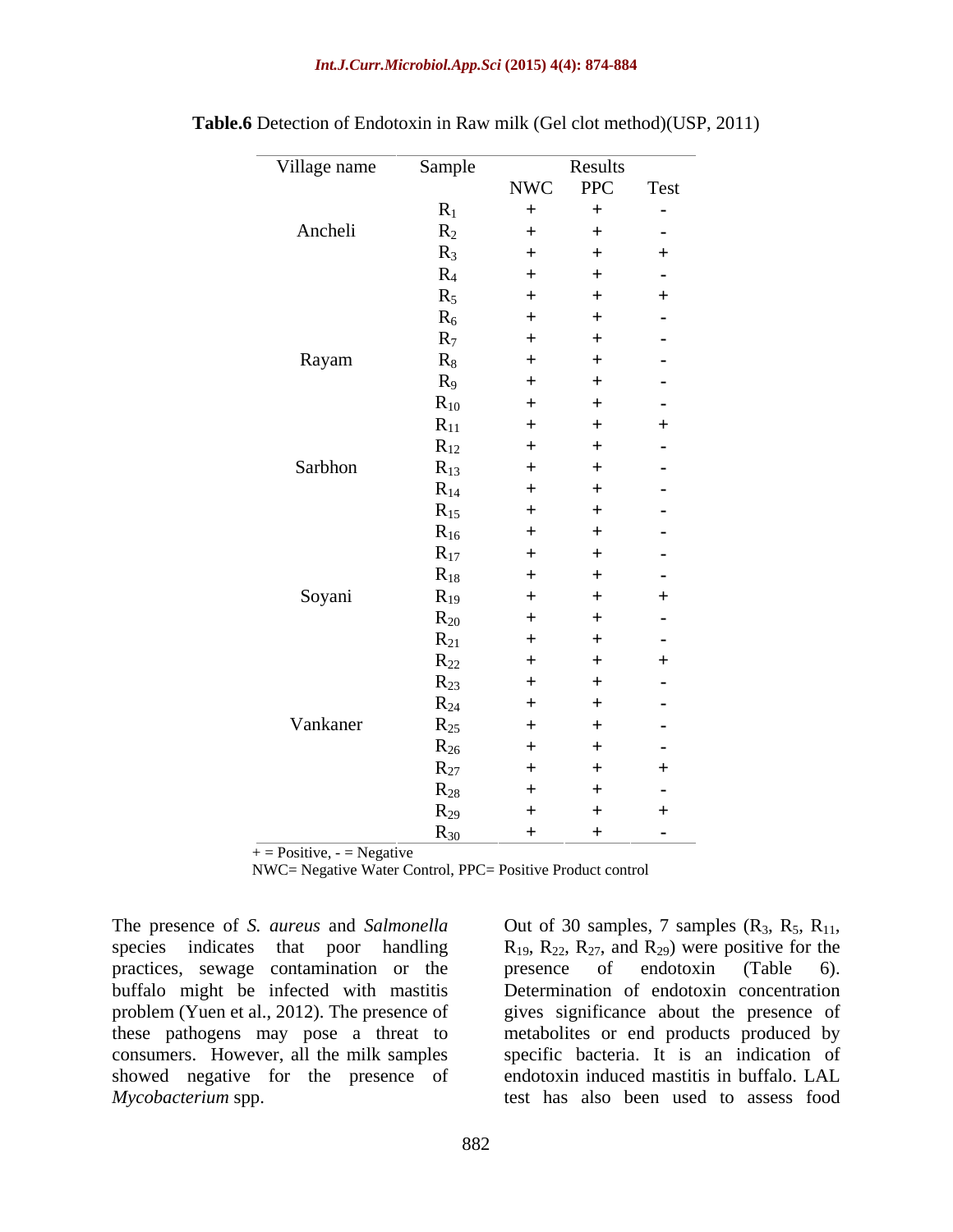spoilage. Here this was done to assess milk spoilage and water quality used to wash utensils during milking. According to Baskaran D., Subramanian V.S., Singh D. Bishop et al., 1986) compared to B., 2002. Handbook on Quality conventional method of bacterial count, this method has more significant in milk sanitary Chennai. practice and shelf life.In India, the Bishop J. R. and Bodine A. B.,1986. production of milk is always confined to rural area while demand is mostly in urban areas and there is always seen the inadequate practice of milking and handling, poor washing practice and use of unclean Cappuccino J. G., Sherman N., 2013. equipments. As, milk is highly perishable in nature, there is a need for good hygienic Pearson Education- Benjamin practices. The current investigations showed the high TVBC, presence of typical and Cara G. Nick G., 2002. The Coliform Index atypical coliforms and several pathogenic bacteria which was attributed to unsatisfactory practice and poses a safety issue to consumer. So, the concern Chanda G. C., Noor Uddin G. M., Deb A., authorities and co-operative organization of producer's groups in respective villages should monitor and facilitate improved practices of milking, handling and transportation. Pocket Zones of Bangladesh.

### Acknowledgment 20.

Authors are thankful to Director and Microbial Quality of Raw Milk from Management of C.G. Bhakta Institute of Biotechnology, Uka Tarsadia University for providing necessary research facility to Jamie B. and Richard B., 1996. Water

- Abdul Rahman S.,MukhopadhyayS. C., Pak- Lam Y.,Goicoechea J., Matias I. R., World Health Organization.<br>Chinthaka P., Kosel G. J., 2013. Khan M. T. G., Zinnah M. A., Siddique M.<br>Detection of bacterial endotoxin in P., Rashid M. H. A., Islam M. A.,
- Barbuddhe S B, Swain B K, 2008. Hygienic Complex for Goa (Indian Council of

Agricultural Research). Technical Bulletin No: 11.

- Control in Milk and Milk Products, Chennai.
- Quality Assessment of Pasteurized fluid milk as Related to Lipopolysaccharide Content. J. Dairy Sci. 69(12), 3002-3004.
- Microbiology: A Laboratory Manual, Pearson Education- Benjamin Cummings,  $10^{th}$  Edition.
- and Waterborne Disease: Problems of microbial drinking water assessment. CRC press. 60-67.
- Bilkis T., Chowdhury S., Basir Uddin M., 2008. Microbiological Profile of the Traditionally Collected Industrial Raw Milk from the Milk Bangladesh J Microbiol. 25(1), 17-<br>20.
- Edward K.C. and InyaI.M.,2013. The Microbial Quality of Raw Milk from four locations in Abia State, Nigeria. IOSR-JPBS. 5(3), 30-33.
- carry out the present work. Quality Monitoring A Practical **References Exercise Exercise Exercise Exercise Exercise Exercise Exercise Exercise Exercise Exercise Exercise** Guide to the Design and Implementation of Freshwater Quality Studies, United Nations Environment Programme and the World Health Organization.
	- food: New planar inter digital Choudhury K. A., 2008. Physical sensors based approach. J. Food Eng. And Microbial Qualities Of Raw<br>114(3), 346-360. Milk Collected From Bangladesh Production of Milk, ICAR Research And The Surrounding Villages. Khan M. T. G., Zinnah M. A., Siddique M. P., Rashid M. H. A., Islam M. A., And Microbial Qualities Of Raw Milk Collected From Bangladesh Agricultural University Dairy Farm Bangl. J. Vet. Med. 6 (2), 217–221.